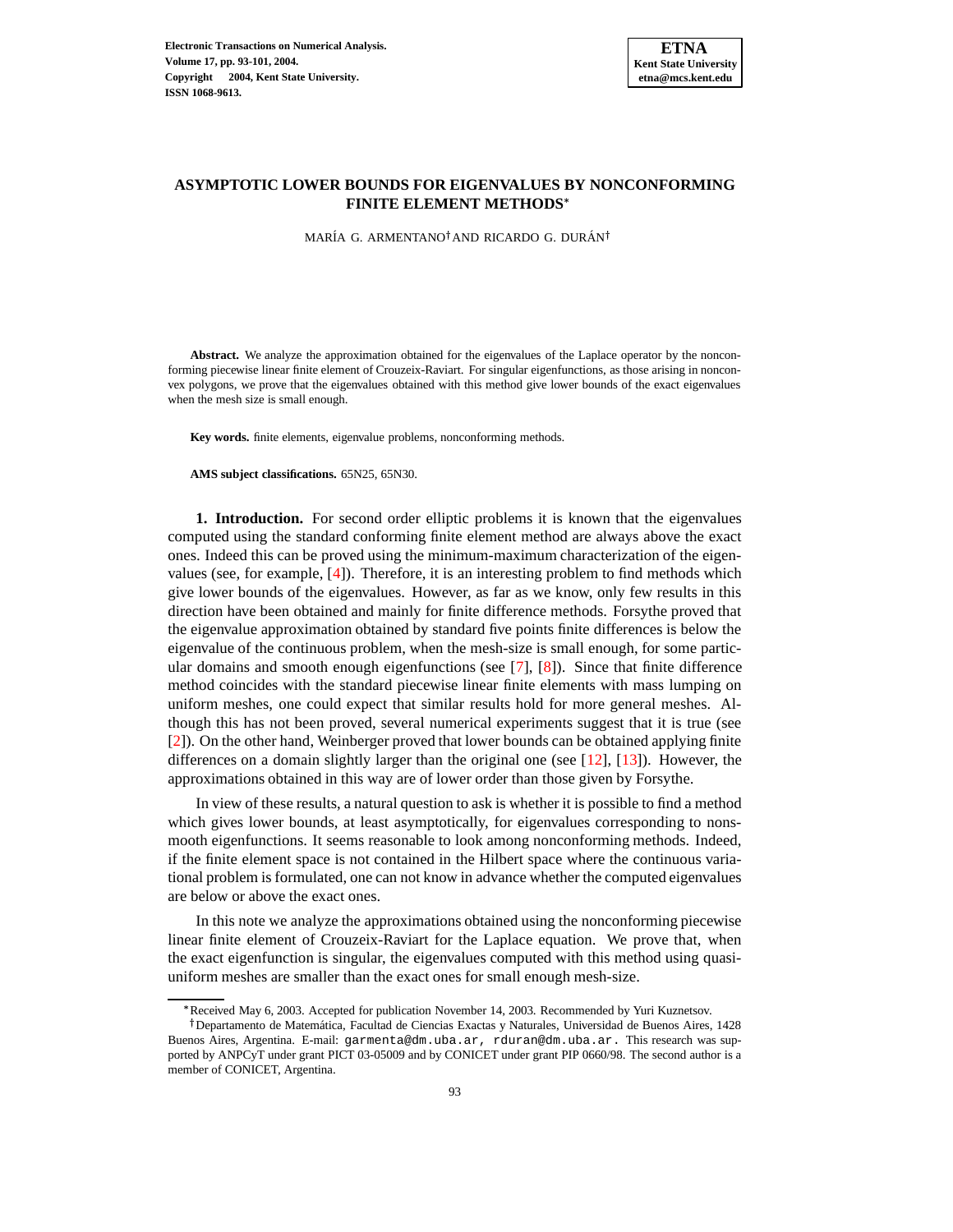We end the paper with some numerical examples which suggest that the sequence of eigenvalue approximations obtained by uniform refinement of an initial mesh is monotone increasing. In particular the numerical experiments show that, although our results are of an asymptotic character, the Crouzeix-Raviart method gives lower bounds for eigenvalues corresponding to singular eigenfunctions even with coarse meshes, which would be a reasonable starting point for an adaptive procedure.

**2. The Eigenvalue Problem.** Let  $\Omega \subset \mathbb{R}^2$  be a polygonal domain. We consider the following eigenvalue problem:

<span id="page-1-0"></span>(2.1) 
$$
-\Delta u = \lambda u \quad \text{in } \Omega,
$$

$$
u = 0 \quad \text{on } \partial \Omega.
$$

We denote by  $($ ,  $)$  the usual inner product in  $L^2(\Omega)$ . We will also use the standard notation for  $L^p$  based Sobolev spaces, namely,  $W^{m,p}(\Omega)$  is the space of functions in  $L^p(\Omega)$ such that all its derivatives up to the order m are in  $L^p(\Omega)$  and for  $p = 2$  we write  $H^m(\Omega) =$  $W^{m,2}(\Omega)$ .

The variational problem associated with [\(2.1\)](#page-1-0) is given by: Find  $\lambda$  and  $u \in H_0^1(\Omega)$ ,  $u \neq 0$ , satisfying

<span id="page-1-1"></span>(2.2) 
$$
a(u, v) = \lambda(u, v) \quad \forall v \in H_0^1(\Omega),
$$

$$
||u||_{L^2(\Omega)} = 1,
$$

where  $a(u, v) = \int_{\Omega} \nabla u \nabla v$ , which is continuous on  $H^1(\Omega)$  and coercive on  $H_0^1(\Omega)$ .

It is well-known that the solution of this problem is given by a sequence of pairs  $(\lambda_j, u_j)$ , with positive eigenvalues  $\lambda_i$  diverging to  $+\infty$ . We assume the eigenvalues to be increasingly ordered:  $0 < \lambda_1 \leq \cdots \leq \lambda_j \leq \cdots$ . The associated eigenfunctions  $u_j$  belong to the Besov space  $B_2^{1+r,\infty}(\Omega)$ , and in particular to the Sobolev space  $H^{1+r-\varepsilon}(\Omega)$  for  $\varepsilon > 0$  (see, for example, [\[4\]](#page-7-0) for the definition of these spaces), where  $r = 1$  if  $\Omega$  is convex and  $r = \frac{\pi}{\Omega}$  (with  $\omega$  being the largest inner angle of  $\Omega$ ) otherwise (see [\[3\]](#page-7-4)).

The approximations of the eigenvalue  $\lambda$  and its associated eigenfunction u are obatined as follows:

Let  $\{\mathcal{T}_h\}$  be a triangulation of  $\Omega$  such that any two triangles in  $\mathcal{T}_h$  share at most a vertex or an edge and let h be the mesh-size; namely,  $h = \max_{T \in \mathcal{T}_h} h_T$ , with  $h_T$  being the diameter of the triangle T. We suppose that the family of triangulations  $\mathcal{T}_h$  satisfies the usual shape regularity condition, i.e, there exists a constant  $\sigma > 0$  such that  $\frac{h_T}{\sigma} \leq \sigma$ , where  $\rho_T$  is the diameter of the largest ball contained in  $T$ .

Let  $V_h$  be the nonconforming piecewise linear finite element space of Crouzeix-Raviart given by:

 $V_h = \{v : v|_T \in \mathcal{P}_1 \text{ is continuous in the midpoints of the edges of } T \quad \forall T \in \mathcal{T}_h \}$ and  $v = 0$  at the midpoints on  $\partial\Omega$ ,

where  $P_1$  denotes the space of polynomials of degree less than or equal to 1.

Since  $V_h \nsubseteq H_0^1(\Omega)$  we define the following bilinear form on  $V_h + H_0^1(\Omega)$ 

$$
a_h(u,v) = \sum_{T \in \mathcal{T}_h} \int_T \nabla u_h \nabla v_h.
$$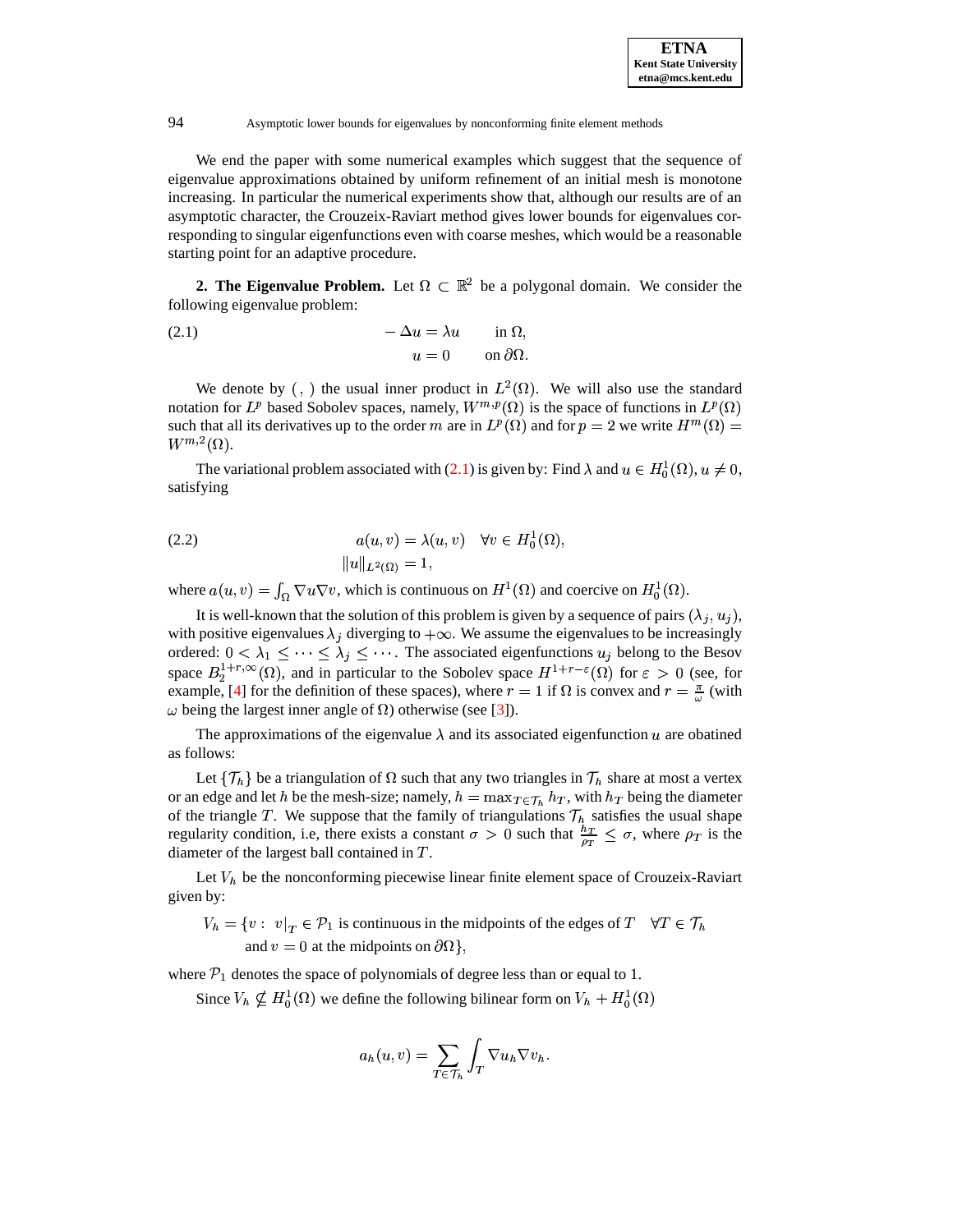### María G. Armentano and Ricardo G. Durán

So, the nonconforming approximation problem is given by: Find  $\lambda_h$  and  $u_h \in V_h$ ,  $u_h \neq 0$ , such that

<span id="page-2-7"></span>(2.3) 
$$
a_h(u_h, v_h) = \lambda_h(u_h, v_h) \qquad \forall v_h \in V_h,
$$

$$
||u_h||_{L^2(\Omega)} = 1.
$$

It is well-known that the form  $a_h(\cdot, \cdot)$  is positive-definite on  $V_h$  (see, for example, [\[5\]](#page-7-5)). Therefore, the approximation problem reduces to a generalized eigenvalue problem involving positive definite symmetric matrices. It attains a finite number of eigenpairs  $(\lambda_{h,j}, u_{h,j})_{1 \leq j \leq N_h}$ ,  $N_h = \dim V_h$ , with positive eigenvalues which we assume increasingly ordered:  $\lambda_{h,1} \leq \cdots \leq \lambda_{h,N_h}$ .

In order to obtain an expression for the difference between  $\lambda_j$  and its nonconforming approximation  $\lambda_{h,j}$ , we will use the "edge average" interpolant  $I_h: H_0^1(\Omega) \to V_h$  defined as follows:

For any  $u \in H_0^1(\Omega)$ ,  $I_h(u) \in V_h$  is given by

<span id="page-2-5"></span>(2.4) 
$$
\int_{\ell} I_h(u) = \int_{\ell} u \quad \forall \ell,
$$

where  $\ell$  denotes any edge of any triangle  $T \in \mathcal{T}_h$ .

<span id="page-2-1"></span>In the next lemma we give some error estimates for this interpolation which will be used in our subsequent analysis.

LEMMA 2.1. *There exists a constant* C independent of h and u such that,

<span id="page-2-2"></span>(2.5) 
$$
||u - I_h(u)||_{L^2(\Omega)} \leq C h^m ||u||_{H^m(\Omega)} \quad \text{for } m = 1, 2,
$$

$$
(2.6) \t\t ||u - I_h(u)||_{L^2(\Omega)} \le Ch^{1+r} ||u||_{B_2^{1+r,\infty}(\Omega)} \t \text{for } 0 < r < 1,
$$

<span id="page-2-3"></span>(2.7) <sup>&</sup>gt; <sup>m</sup> >@? <sup>T</sup> Qp 

<span id="page-2-4"></span>*and,*

<span id="page-2-6"></span>
$$
||I_h(u)||_{L^{\infty}(\Omega)} \leq C||u||_{L^{\infty}(\Omega)}.
$$

*Proof.* From the definition of  $I_h$  we have that for any constant vector  $\mathbf{k} \in \mathbb{R}^2$ 

(2.9) 
$$
\int_T \nabla(u - I_h(u)) \cdot \mathbf{k} = \int_{\partial T} (u - I_h(u)) \mathbf{k} \cdot n = 0.
$$

<span id="page-2-0"></span>In particular, for  $j = 1, 2, \frac{\partial I_h(u)}{\partial x}$  is t  $\frac{I_h(u)}{I_h}$  is the average of  $\frac{\partial u}{\partial x}$  on each  $T \in \mathcal{T}_h$ , and therefore, it follows from the well-known Poincaré inequality that

$$
(2.10) \t\t ||\nabla u - \nabla I_h(u)||_{L^2(T)} \leq Ch^{m-1} ||u||_{H^m(T)}, \t m = 1, 2.
$$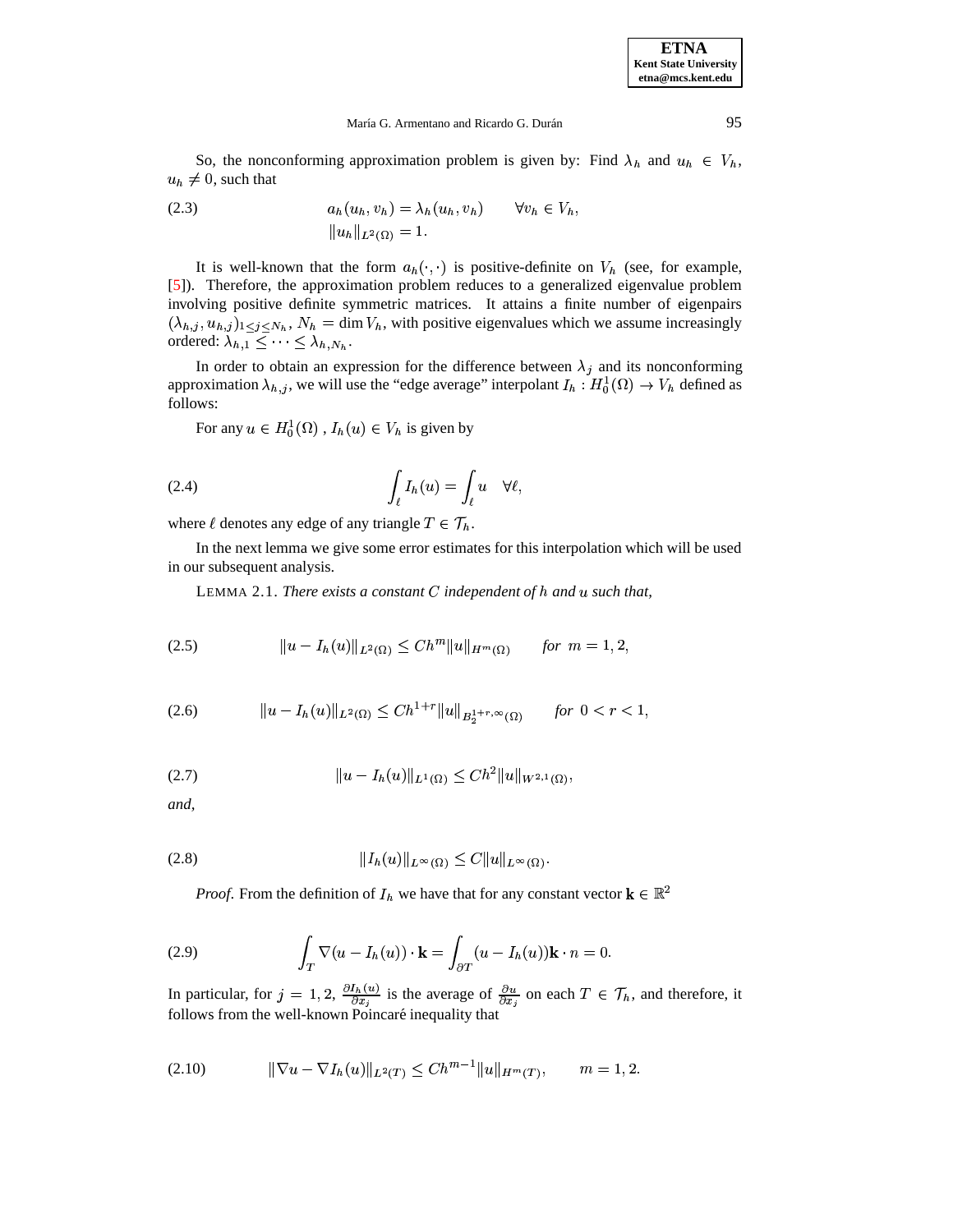Since  $u - I_h(u)$  has vanishing mean value on the sides  $\ell$  of T, it follows from a Poincaré type inequality for this class of functions (see, for example, [\[1\]](#page-7-6)) that

$$
||u - I_h(u)||_{L^2(T)} \leq C h||\nabla u - \nabla I_h(u)||_{L^2(T)}.
$$

Combining this estimate with  $(2.10)$ , and summing up the squares of the norms over all the triangles, we obtain  $(2.5)$ . Now,  $(2.6)$  follows by interpolation of Banach spaces in view of the definition of the Besov spaces (see [\[4\]](#page-7-0)).

The estimate [\(2.7\)](#page-2-3) can be proved exactly with the same arguments used above applied now to  $L^1$ .

Finally, in order to prove  $(2.8)$ , we recall that the basis function of the Crouzeix-Raviart elements associated with the midpoint of a side  $\ell$  can be written as  $\lambda_1 + \lambda_2 - \lambda_3$ , where  $\lambda_1$  and  $\lambda_2$  are the barycentric coordinates corresponding to the vertices of  $\ell$  and  $\lambda_3$  is that corresponding to the opposite vertex. Therefore, the absolute value of any basis function is bounded by 2. Then,  $(2.8)$  follows immediately from the fact that the absolute value of the bounded by 2. Then, (2.8) follows immediately from the fact that the absolute v<br>degrees of freedom defining  $I_h(u)$  (see [\(2.4\)](#page-2-5)) are bounded by  $||u||_{L^{\infty}(\Omega)}$ .  $\square$ 

In what follows we will use the notation  $\|\cdot\|_h$  for the norm associated with  $a_h$ , namely,

$$
||v||_h = \sqrt{a_h(v,v)}.
$$

<span id="page-3-0"></span>The next lemma gives a relation between the errors in the eigenvalue and eigenfunction approximations. We will use the following relation which follows from property  $(2.9)$ :

<span id="page-3-2"></span>
$$
(2.11) \t\t ah(Ih(u), v) = ah(u, v) \quad \forall v \in Vh.
$$

LEMMA 2.2. Let  $(\lambda_j, u_j)$  and  $(\lambda_{h,j}, u_{h,j})$  be the solutions of problems [\(2.2\)](#page-1-1) and [\(2.3\)](#page-2-7), *respectively. Then we have*

<span id="page-3-1"></span>
$$
\lambda_j - \lambda_{h,j} = \|u_j - u_{h,j}\|_h^2 - \lambda_{h,j} \|I_h(u_j) - u_{h,j}\|_{L^2(\Omega)}^2 + \lambda_{h,j} \left( \|I_h(u_j)\|_{L^2(\Omega)}^2 - \|u_j\|_{L^2(\Omega)}^2 \right).
$$
\n(2.12)

*Proof.* Using [\(2.11\)](#page-3-0) and the fact that  $||u_{h,j}||_{L^2(\Omega)} = ||u_j||_{L^2(\Omega)} = 1$ , we have

$$
\lambda_j + \lambda_{h,j} = a_h(u_j - u_{h,j}, u_j - u_{h,j}) + 2a_h(u_j, u_{h,j})
$$
  
=  $a_h(u_j - u_{h,j}, u_j - u_{h,j}) + 2a_h(I_h(u_j), u_{h,j})$   
=  $||u_j - u_{h,j}||_h^2 + 2\lambda_{h,j}(I_h(u_j), u_{h,j})$   
=  $||u_j - u_{h,j}||_h^2 - \lambda_{h,j}||I_h(u_j) - u_{h,j}||_{L^2(\Omega)}^2 + \lambda_{h,j}||I_h(u_j)||_{L^2(\Omega)}^2$ .

Therefore,

$$
\lambda_j + \lambda_{h,j} = \|u_j - u_{h,j}\|_h^2 - \lambda_{h,j} \|I_h(u_j) - u_{h,j}\|_{L^2(\Omega)}^2 + 2\lambda_{h,j} + \lambda_{h,j} (\|I_h(u_j)\|_{L^2(\Omega)}^2 - \|u_j\|_{L^2(\Omega)}^2),
$$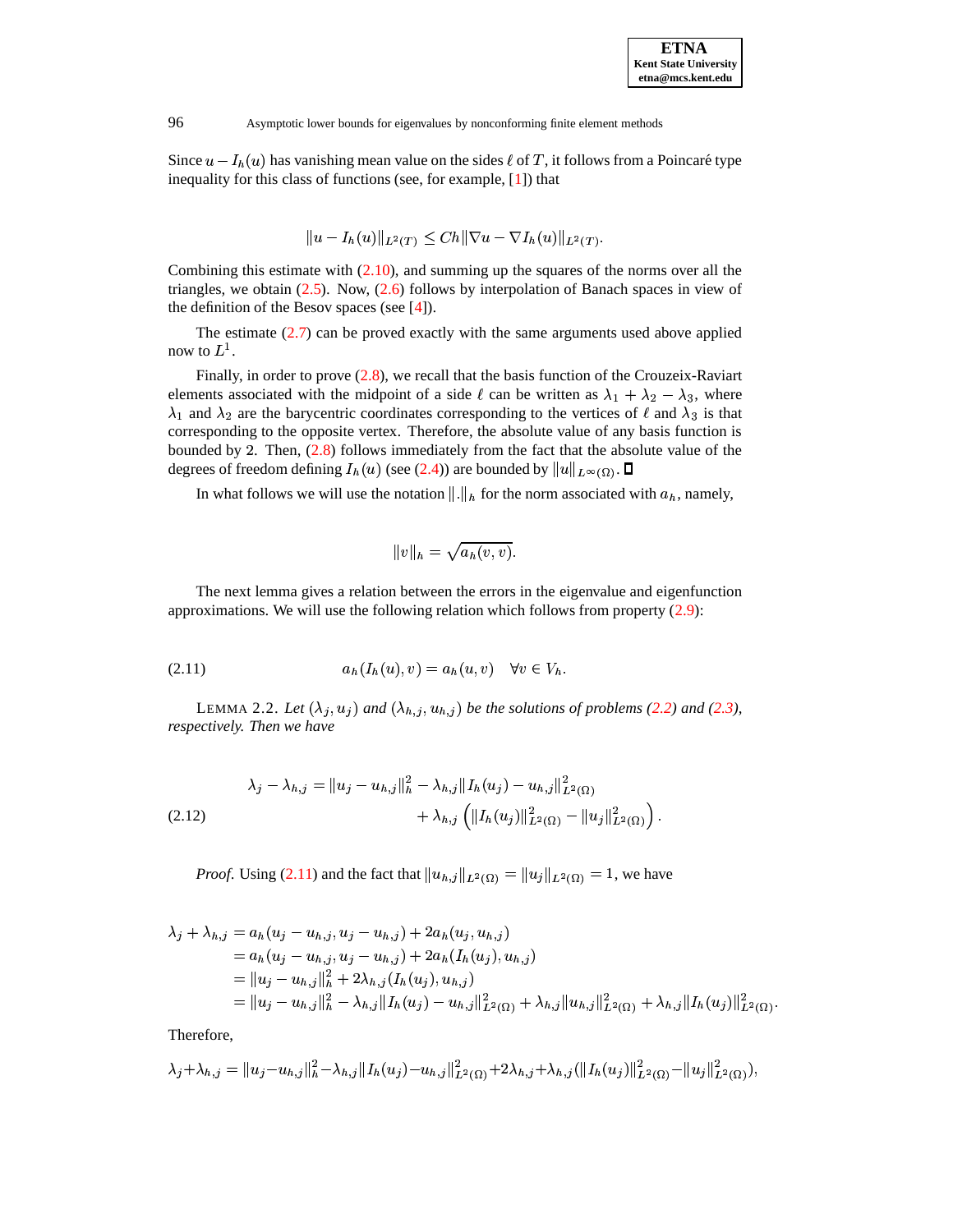## and  $(2.12)$  follows.  $\Box$

As mentioned above, when  $\Omega$  is not convex, the eigenfunctions of problem [\(2.2\)](#page-1-1) are usually singular.

We will prove that in the singular case the approximation given by the nonconforming method [\(2.3\)](#page-2-7) is below the corresponding exact eigenvalue given by [\(2.2\)](#page-1-1), i.e.,  $\lambda_{h,j} \leq \lambda_j$ ,  $1 \leq j \leq N_h$ , for h small enough.

We will make use of error estimates for the approximation of spectral problems by the nonconforming elements of Crouzeix-Raviart. These estimates follow from the general theory and have been obtained in  $[6]$ . In particular, it is known that there exists a constant  $C$ , which depends on  $u_j$  and  $\lambda_j$  but is independent of h, such that,

<span id="page-4-0"></span>(2.13) 
$$
||u_{h,j} - u_j||_h \leq Ch^r,
$$

$$
||u_{h,j} - u_j||_{L^2(\Omega)} \leq Ch^{2r},
$$

with  $r = \frac{\pi}{\omega}$  where  $\omega$  is the maximum angle of  $\Omega$ .

In [\[3\]](#page-7-4) the possible singularities in the solution of the Dirichlet problem on polygonal domains are characterized exactly in terms of the angles of the domain. Assume that  $\omega > \pi$ and, for simplicity, that the other angles are strictly smaller than  $\omega$  (see [\[3\]](#page-7-4) for the more general case). It follows from the results of  $[3]$  that the solution of problem  $(2.2)$  can be written, in polar coordinates  $(\rho, \theta)$  centered at the point corresponding to the angle  $\omega$ , as  $u_j = k \rho \bar{v} \phi(\theta) + v$ , where k is a constant,  $\phi$  is a smooth function, and v is a function smoother than the first term. Moreover, it is also proved in [\[3\]](#page-7-4) that  $\rho \phi(\theta) \in B_2^{1+r,\infty}(\Omega) \setminus B_2^{1+s,\infty}(\Omega)$ for any  $s > r$ .

From this regularity result it follows that  $u_j$  can be approximated in the  $\|\cdot\|_h$  norm by functions in  $V_h$  with order  $h^r$  and in particular the error estimates [\(2.13\)](#page-4-0) can be obtained.

On the other hand, in  $[14]$  and  $[3]$  inverse type results were proved which say that, whenever a function is approximated in the  $H<sup>1</sup>$  norm with order  $h<sup>s</sup>$  by finite element functions on a suitable family of meshes, then the function is in  $B_2^{1+s,\infty}(\Omega)$ . The arguments of [\[14\]](#page-8-2) can be extended to the nonconforming case considered here to show that if a function  $u$  is approximated with order  $h^s$  by functions in  $V_h$  for an appropriate family of meshes, then the function is in  $B_2^{1+s,\infty}(\Omega)$ . Therefore, whenever the constant k is different from 0 (i.e., the solution  $u_j$  is singular), which is usually (although not always) the case in practice, it is the solution  $u_j$  is singular), which is usually (although not always) the case in practice, it is<br>natural to assume that  $||u_{h,j} - u_j||_h \ge ch^r$ , and this is the assumption that we make in the following theorem, which gives the main result of this paper.

<span id="page-4-1"></span>THEOREM 2.3. Let  $\lambda_j$  and  $\lambda_{h,j}$  be the eigenvalues of problems [\(2.2\)](#page-1-1) and [\(2.3\)](#page-2-7), respec*tively.* If  $u_j \in B_2^{1+r,\infty}(\Omega)$  and there exists a constant c such that  $||u_{h,j} - u_j||_h \ge ch^r$ , with  $r < 1$ , then, for  $h$  small enough, we have that

$$
\lambda_{h,j} \leq \lambda_j.
$$

*Proof.* From Lemma [\(2.2\)](#page-3-2) we know that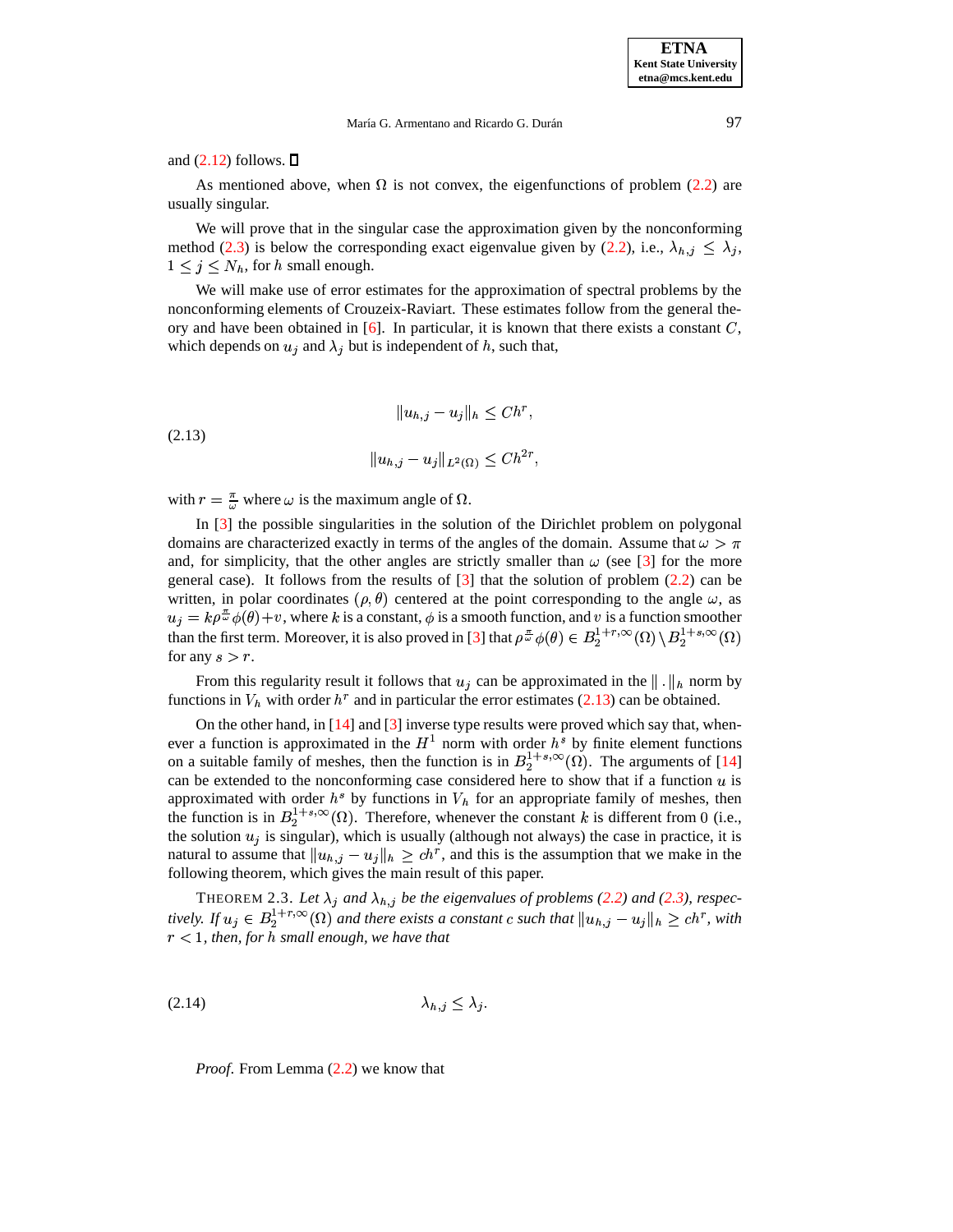<span id="page-5-0"></span>
$$
\lambda_j - \lambda_{h,j} = \|u_{h,j} - u_j\|_h^2 - \lambda_{h,j} \|I_h(u_j) - u_{h,j}\|_{L^2(\Omega)}^2 + \lambda_{h,j} \left( \|I_h(u_j)\|_{L^2(\Omega)}^2 - \|u_j\|_{L^2(\Omega)}^2 \right).
$$
\n(2.15)

Since  $u_j \in B_2^{1+r,\infty}(\Omega)$ , we know from [\(2.6\)](#page-2-2) that

$$
||I_h(u_j) - u_j||_{L^2(\Omega)} \leq C h^{1+r},
$$

and therefore, by  $(2.13)$ , we conclude that

$$
||I_h(u_j) - u_{h,j}||_{L^2(\Omega)} \leq C h^{2r}.
$$

Consider now the third term of  $(2.15)$ . Using  $(2.8)$  we have

$$
\Big|\|I_h(u_j)\|_{L^2(\Omega)}^2-\|u_j\|_{L^2(\Omega)}^2\Big|\leq \int_\Omega |I_h(u_j)-u_j||I_h(u_j)+u_j|\leq C\|u_j\|_{L^\infty(\Omega)}\|I_h(u_j)-u_j\|_{L^1(\Omega)}.
$$

Now, from known a priori estimates for elliptic problems on polygonal domains (see, for Example, [\[10\]](#page-7-8)) it follows that  $||u_j||_{2,p} \leq C \lambda_j ||u_j||_{0,p}$  for some  $p > 1$ . In particular, we have that, for any polygonal domain,  $u_j \in W^{2,1}(\Omega)$ . Then, using now  $(2.7)$ , we obtain that

 $\|I_h(u_i)\|^2$   $\cdots$ with C depending on  $u_j$  but independent of  $h \cdot \left| \frac{L^2(\Omega)}{L^2(\Omega)} \right| < Ch^2$ ,

From our hypothesis, the first term on the right hand side of  $(2.15)$  is greater than a constant times  $h^{2r}$ . So, the second and third terms are of higher order ( $h^{4r}$  and  $h^2$ , respectively). Therefore, if h is small enough, the sign of  $\lambda_j - \lambda_{h,j}$  is given by the first term in [\(2.15\)](#page-5-0), so, we conclude the proof.  $\square$ 

**3. Numerical Examples.** In this section we present the numerical approximations of the first eigenvalue of problem [\(2.2\)](#page-1-1) for different domains  $\Omega$ . In all the examples the corresponding eigenfunction is known to be singular and the hypotheses of Theorem [2.3](#page-4-1) are satisfied.

In all the cases we refine the initial mesh in a uniform way (each triangle is divided in four similar triangles). We recall that our goal is to obtain lower bounds of the eigenvalues and this is why we use uniform refinement. In practical applications one should combine this method with an adaptive procedure. A lower bound (combined with upper bounds obtained with conforming methods) could be used to have an estimate of the error in order to decide at which refinement level the adaptive procedure should be started.

The results suggest that the sequence of eigenvalue approximations obtained in this way is monotone increasing.

First we consider the case of an  $L$ -domain. For this domain, it is known that the first eigenfunction is singular. In Figure [3.1](#page-6-0) we show the initial mesh.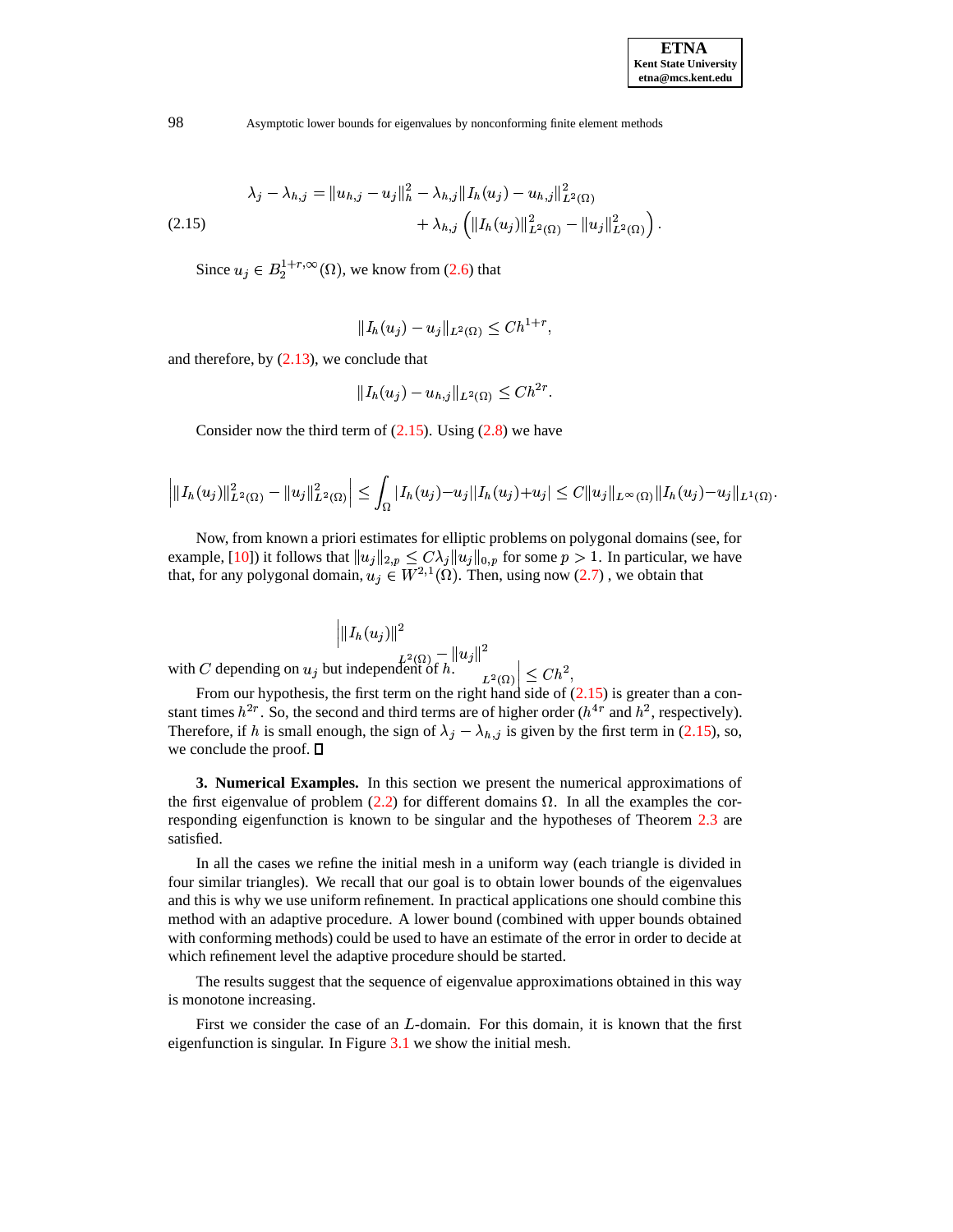**ETNA Kent State University etna@mcs.kent.edu**

María G. Armentano and Ricardo G. Durán



FIG. 3.1. *Initial mesh for the L-domain*

<span id="page-6-0"></span>

| number of nodes | $\lambda_{h,1}$ |
|-----------------|-----------------|
|                 | 9.02916234407   |
| 160             | 9.20540571806   |
| 608             | 9.46626945159   |
| 2368            | 9.57515200626   |



In the next table we present the numerical approximation of the first eigenvalue.

In our next two examples we take  $\Omega$  as nonconvex polygons which are approximations of different levels to the fractal Koch domain. Also in these cases it is known that the first eigenfunctions are singular (see [\[9\]](#page-7-9) , [\[11\]](#page-7-10)). In Figure [3.2](#page-6-1) and Figure [3.3](#page-7-11) we show the first meshes for the two examples.



<span id="page-6-1"></span>FIG. 3.2. *Initial mesh for level 1 approximation of the Koch domain*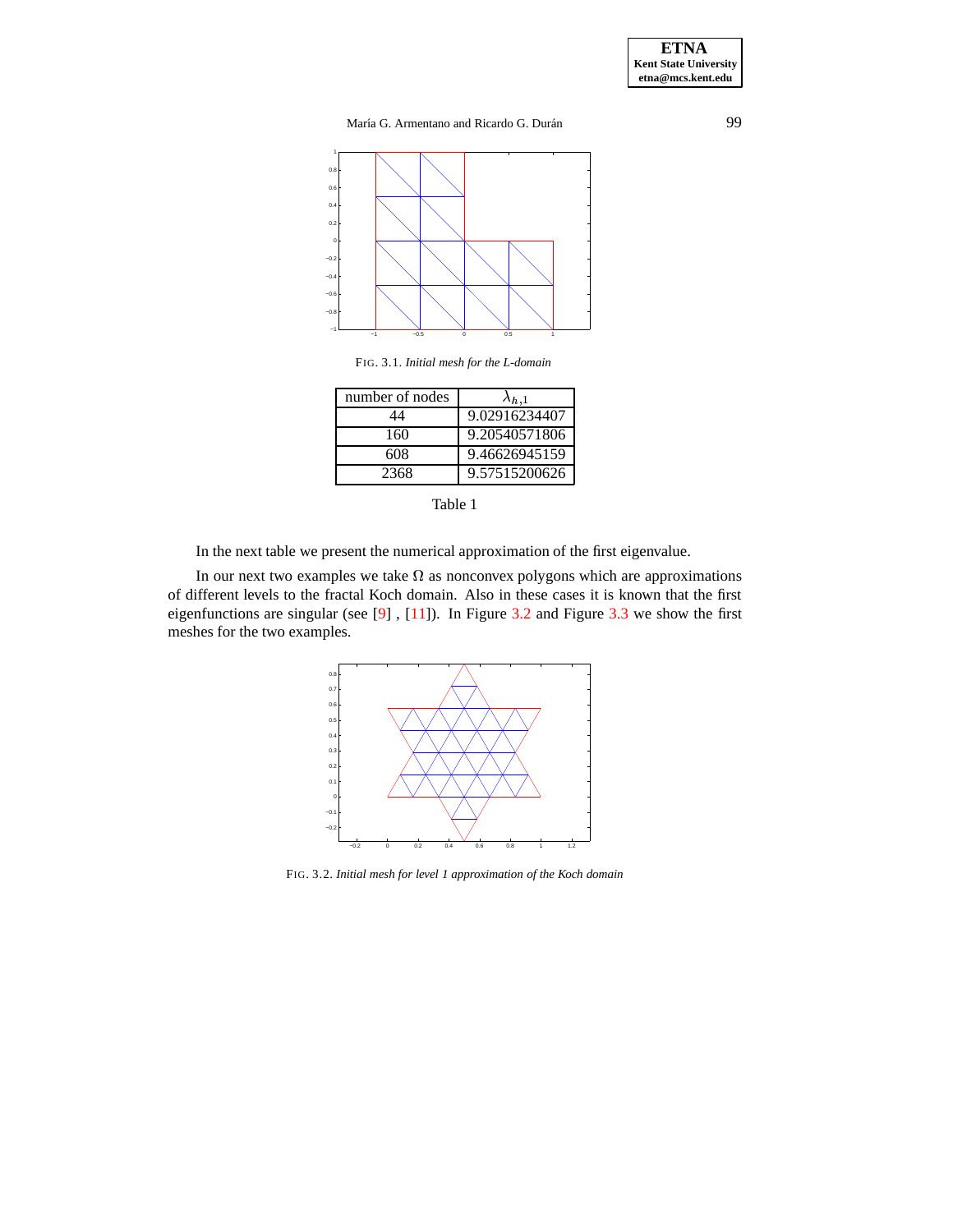



<span id="page-7-11"></span>FIG. 3.3. *Initial mesh for level 2 approximation of the Koch domain*

In tables 2 and 3 we present the numerical approximation of the first eigenvalues for the domains of Figures [3.2](#page-6-1) and [3.3,](#page-7-11) respectively.

| number of nodes | $\lambda_{h.1}$ |
|-----------------|-----------------|
| 84              | 37.00124133068  |
| 312             | 38.84043356529  |
| 1200            | 39.74253482521  |

| number of nodes | $\lambda_{h}$ 1 |
|-----------------|-----------------|
| ≺хх             | 38.875778741698 |
| 3233            | 39.80755771713  |

#### Table 3

#### REFERENCES

- <span id="page-7-6"></span>[1] G. ACOSTA, R. G. DURÁN, *The maximum angle condition for mixed and non conforming elements: Application to the Stokes equations*, SIAM J. Numer. Anal., 37 (2000), pp. 18-36.
- <span id="page-7-4"></span><span id="page-7-3"></span>[2] M. G. ARMENTANO AND R. G. DURÁN, *Mass-Lumping or not Mass-Lumping for eigenvalue problems*, Numer. Methods Partial Differential Equations, 19 (2003), pp. 653-664.
- [3] I. BABUSKA, R. B. KELLOG, J. PITKARANTA, *Direct and Inverse Error Estimates for Finite Elements with Mesh Refinement*, Numer. Math., 33 (1979), pp. 447-471.
- <span id="page-7-0"></span>[4] I. BABUSKA AND J. OSBORN, *Eigenvalue Problems*, Handbook of Numerical Analysis, vol. II, Finite Element Methods (Part 1), 1991.
- <span id="page-7-5"></span>[5] S. C. BRENNER AND L. R. SCOTT, The Mathematical Theory of Finite Element Methods, Springer-Verlag, New York, 1994.
- <span id="page-7-7"></span>[6] R. G. DURA´ N, L. GASTALDI AND C. PADRA, *A posteriori error estimators for mixed approximations of eigenvalue problems*, Math. Models Methods Appl. Sci., 9 (1999), pp. 1165-1178.
- <span id="page-7-1"></span>[7] G. E. FORSYTHE, *Asymptotic lower bounds for the frequencies of certain polygonal membranes*, Pacific J. Math., 4 (1954), pp. 467-480.
- <span id="page-7-2"></span>[8] G. E. FORSYTHE, *Asymptotic lower bounds for the fundamental frequency of convex membranes*, Pacific J. Math., 5 (1955), pp. 691-702.
- <span id="page-7-9"></span>[9] C. A. GRIFFITH AND M. L. LAPIDUS, *Computer graphics and the eigenfunctions for the Koch snowflake drum.* Andersson, S. I. et al., eds., Progress in inverse spectral geometry, Birkhuser, Trends in Mathematics, 1997, pp. 95-113.
- <span id="page-7-8"></span>[10] P. GRISVARD, *Elliptic Problems in Nonsmooth Domain*, Pitman, Boston, 1985.
- <span id="page-7-10"></span>[11] M. L. LAPIDUS, J. W. NEUBERGER, R. J. RENKA AND C. A. GRIFFITH, *Snowflake harmonics and computer graphics: Numerical computation of spectra on fractal drums*, Internat. J. Bifur. Chaos Appl. Sci. Engrg., 6 (1996), pp. 1185-1210.